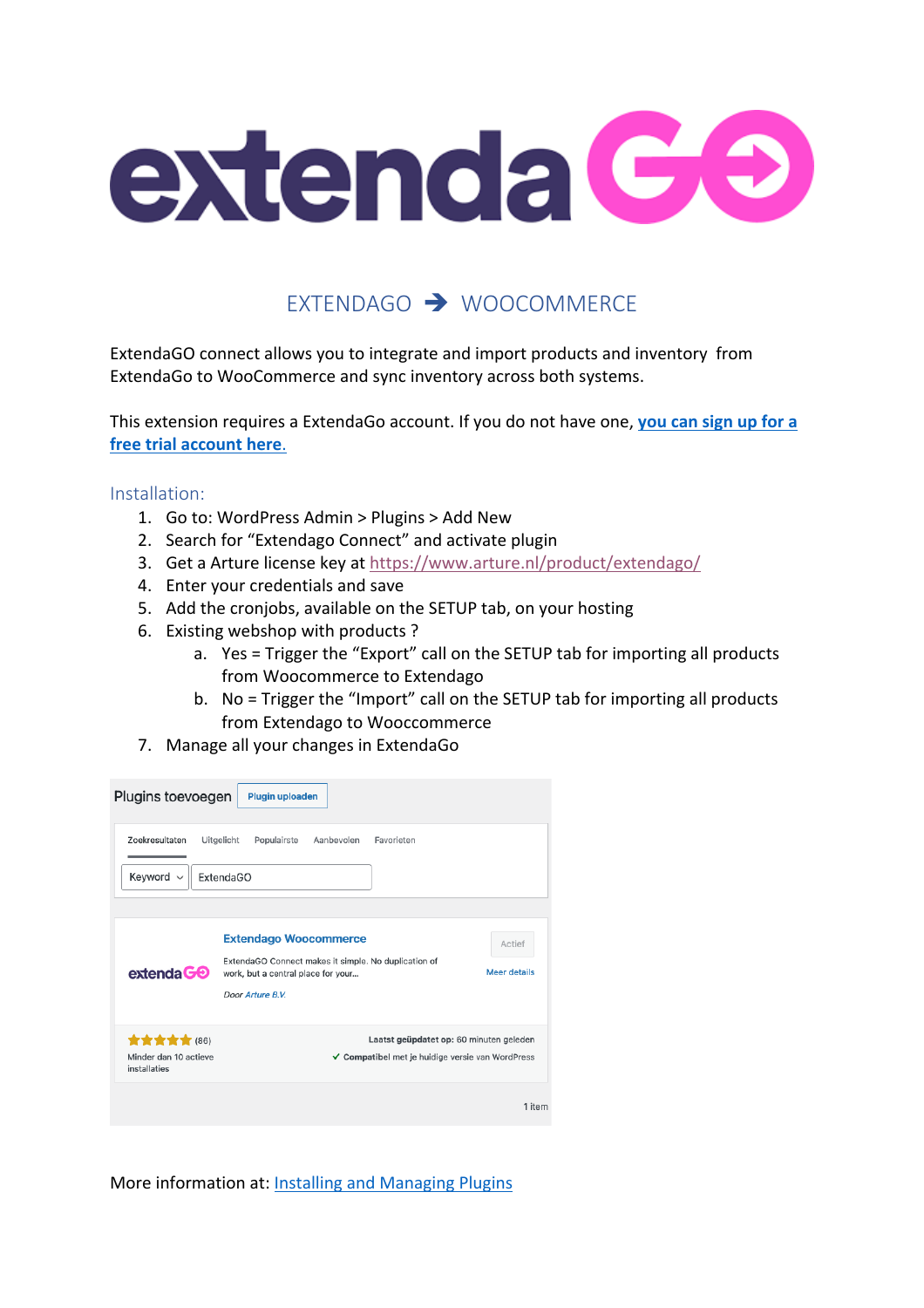### Subscription:

The plugin is continuously being developed for new features and bug fixes. New versions will be available through the Wordpress library.

### Features:

- Woocommerce  $\rightarrow$  Extendago:
	- o Export of products from Woocommerce in Extendago trough our Export function. Only new/not existing products will be created
	- o Processing of paid weborders in Extendago
- Extendago  $\rightarrow$  Woocommerce:
	- o Creating new products
	- o Process product changes
	- o Process stock changes
	- o Process images
	- o Process category structure
	- o Apply discount rules
	- o Hide products form webshop

### Configuration tabs:

1. API settings

| $ext{enda} \Theta$           | Enter and check your credentials                          |  |  |  |  |  |  |  |
|------------------------------|-----------------------------------------------------------|--|--|--|--|--|--|--|
| <b>API settings</b><br>Setup | Import settings<br>Videos<br>Woocommerce<br><b>Status</b> |  |  |  |  |  |  |  |
| <b>API settings</b>          |                                                           |  |  |  |  |  |  |  |
| Arture API key               | Fahevu78Jnk9                                              |  |  |  |  |  |  |  |
| Extendago username           | demo1@kassacompany.nl                                     |  |  |  |  |  |  |  |
| <b>Extendago password</b>    |                                                           |  |  |  |  |  |  |  |
| Wijzigingen opslaan          | Check API key and secret                                  |  |  |  |  |  |  |  |

you encounter problems or have questions regarding the functionality of the API. Please refer to the frequently asked questions or contact us. **Frequently Asked Questions**<br>Request support

#### 2. Setup

- Quick explanation of our setup guide.
- Export:
	- With an existing webshop you can perform a one-time export of your products to Extendago. All basic product data is than directly available in Extendago. You can perform the action with the blue button "Export products" after which the processing is started. This may take some time!
- Import:
	- Simply create your products within Extendago, after which you can have them automatically processed in your webshop. You can always manually start a full synchronization with the blue button "Import products".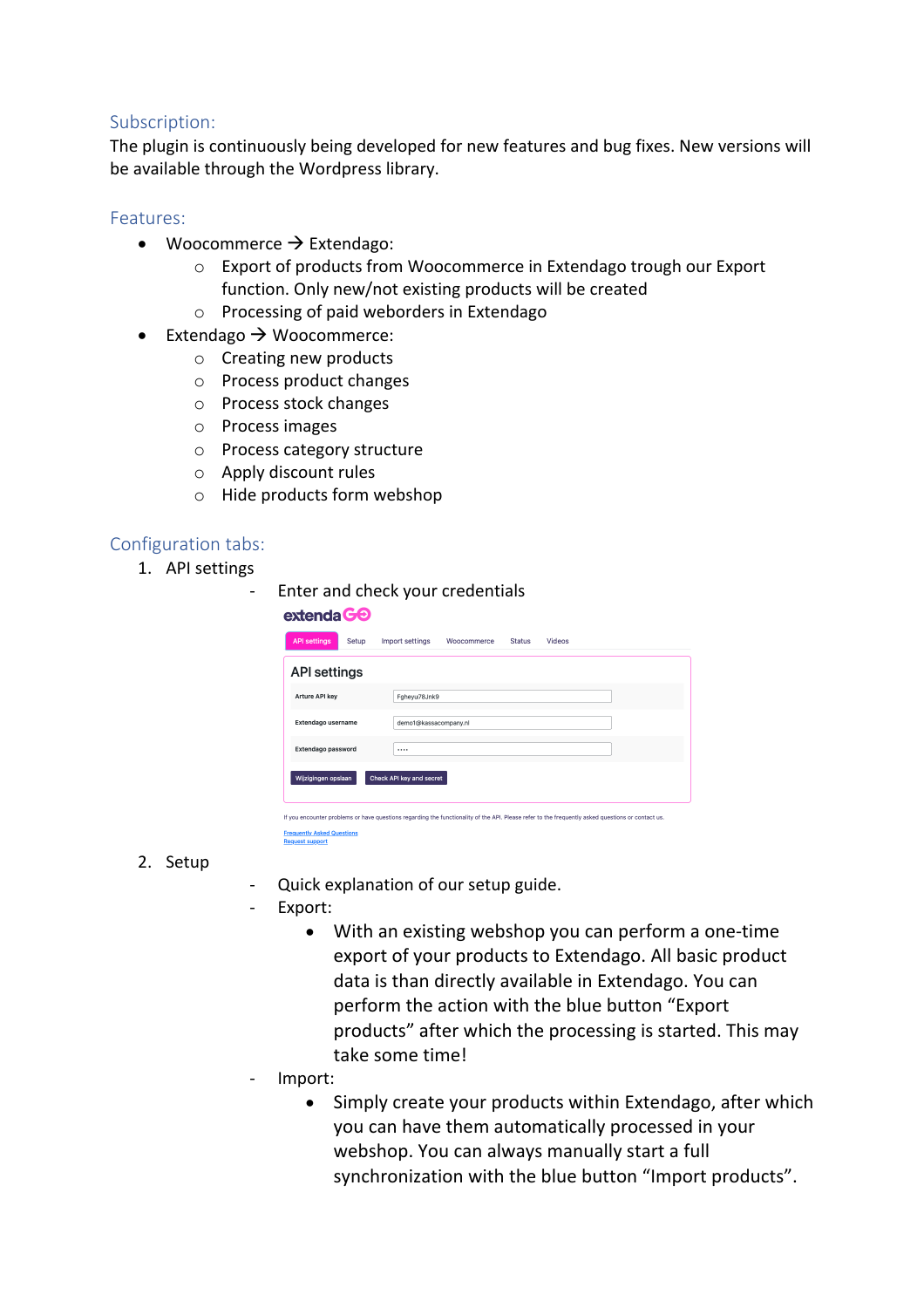- **Cronjobs** 
	- The indicated 3 cronjobs on the Setup tab of the plugin must be set for proper processing. Set all 3 with an interval of 5 minutes. Check with your hosting party what the correct setting is for calling these url based cronjobs.
- 3. Import settings
	- Determine how your product/data is processed in the webshop. For example, do you always want to process new products as a concept and publish them yourself? Choose the options that match your webshop.
- 4. Woocommerce
	- Define your shop for order processing and enable, if your are going to live, the order processing
- 5. Status
- The status tab provides a good overview of all current actions and actions. This is therefore the first check with any question. For example, you can see here when a certain action took place for the last time. With the remaining batches you can check whether current data processing is still taking place. The logs also provide extensive information for any support request.
- 6. Videos
- For many default actions we have create a video.

## Extendago actions

### **Remove or hide product from the webshop**

Products with the status "HIDE FROM WEB" or "ACTIVE" disabled will be removed from the webshop

| Train with farm  |                 |                        |              |                                               |                                  |
|------------------|-----------------|------------------------|--------------|-----------------------------------------------|----------------------------------|
| <b>DETAILS</b>   | <b>VARIANTS</b> | <b>ADD-ON PRODUCTS</b> |              |                                               |                                  |
|                  | $+$             |                        |              |                                               |                                  |
| 骨                | $\Box$          | Color                  | $\mathbb{Z}$ | <b>ACTIVE</b>                                 | <b>OFFLINE</b>                   |
| <b>BRIC</b>      |                 | <b>UNIT</b><br>pc      |              | WBO.PRODUCT.ATTRIBUTES.EXCLUDE_FROM_DISCOUNTS | ADD-ON                           |
|                  |                 | AGE RESTRICTION        |              |                                               | PRINT PRODUCT RECEIPT            |
| Farm Railway Set |                 | Enter age restriction  |              | HIDE FROM WEB                                 | EXCLUDE FROM ORDERING SUGGESTION |
|                  | 3+              |                        |              | VARIABLE PRICE                                | <b>BLOCK IN SELF-CHECKOUT</b>    |
|                  | Train with farm |                        |              |                                               |                                  |
|                  | $\bullet$       |                        |              |                                               |                                  |